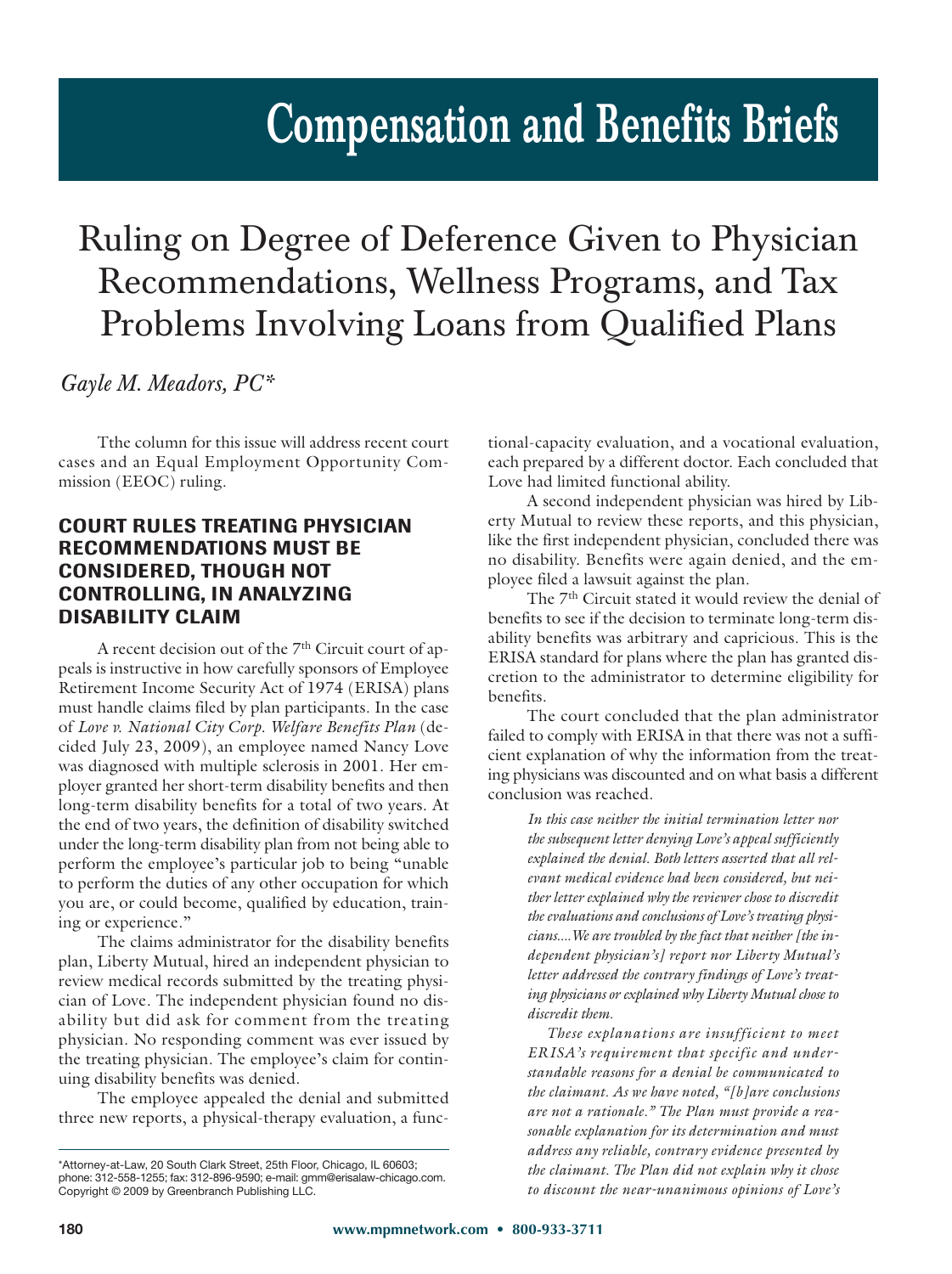*treating physicians. While plan administrators do not owe any special deference to the opinions of treating physicians, they may not simply ignore their medical conclusions or dismiss those conclusions without explanation. We do not hold that the evidence here requires a finding that Love is totally disabled, only that ERISA requires the Plan to provide a more thorough explanation for its determination than it has here. The Plan acted arbitrarily by terminating Love's benefits without sufficiently explaining its basis for doing so.*

For treating physicians, this case stands for the proposition that the opinion of the treating physician, while not paramount in determining an employee's disability, must be given a serious and thorough review; and a differing opinion that dismisses the treating physician's analysis must provide a detailed explanation to the plan participant of the basis for the varying opinion. A mere conclusionary statement will not be sufficient under ERISA.

The court did not rule on whether Love was disabled or not but remanded the case to the lower court to have the plan review the claim once again, and "if it concludes that she does not meet the [disability] definition it must adequately explain the reasons supporting its decision, including at a minimum an explanation of why it is discounting the medical opinions of Love's treating physicians."

#### **POSSIBLE LEGAL DIFFICULTIES AHEAD FOR WELLNESS PROGRAMS AND HEALTH RISK ASSESSMENTS**

Many employers that are supportive of wellness programs to both improve the health of employees and hopefully reduce the costs of health benefits require that an employee undergo a health risk assessment, and then based on the results, ask the employee to undertake certain actions to improve his or her health. Very often, employers use a financial or other type of incentive to encourage participation in such a wellness program.

For years, employers have known there are limits on the amount of the incentive. The most notable limit is the 20% differential set forth in the wellness plan regulations under HIPAA. Hence, financial incentives have been designed to fall within this limit.

The EEOC has now indicated such wellness program incentives may be in legal jeopardy. In March 2009, the EEOC issued an opinion letter to a municipality stating that a requirement that an employee undergo a health risk assessment is a violation of the Americans With Disabilities Act. The municipality required that all employees who sought coverage under its group health plan would need to fill out a brief questionnaire and have a few medical tests done such as blood pressure testing and a

blood sample. Those employees who refused could not enroll in the group health plan.

The EEOC stated a wellness program would be permitted only as long as it was "voluntary." It then defined voluntary in very narrow terms:

> *Disability-related inquiries and medical examinations are also permitted as part of a voluntary wellness program. A wellness program is voluntary if employees are neither required to participate nor penalized for non-participation. Id. Q&A 22, at 405:7718-19. In this instance, however, an employee's decision not to participate in the health risk assessment results in the loss of the opportunity to obtain health coverage through the employer's plan. Thus, even if the health risk asses sment could be considered part of a wellness program, the program would not be voluntary, because individuals who do not participate in the assessment are denied a benefit (i.e., penalized for non-participation) as compared to employees who participate in the assessment.*

This language seems to indicate any financial incentive offered by an employer to participate in the wellness program such as a reduction in the otherwise payable premium would be illegal since it would deny the benefit of the reduced premium to those employees who choose not to participant in the wellness program. Not only does this position fly in the face of reality, which indicates employees typically will only be motivated to participate in a wellness program if there is some sort of reward for doing so, but it appears to be contrary to President Obama's stated endorsement of wellness programs as a way to reduce healthcare costs.

It is to be hoped that the EEOC will rethink its position and view the HIPAA wellness plan provisions as a safe harbor against any claims under the Americans With Disabilities Act.

#### **WATCH OUT FOR REFINANCED LOANS UNDER QUALIFIED PLANS**

Most 401(k) plans and some profit-sharing plans contain provisions under which a plan participant can take out a loan against his or her plan balance. The loan generally cannot exceed the lesser of: (1) 50% of the vested account balance; or (2) \$50,000. Additional rules apply to this calculation.

While these limits are straightforward when a plan permits only one loan at a time, matters get complicated when a plan permits multiple loans or the refinancing of an existing loan.

Under IRS regulations issued in 2002, a refinanced loan is treated as a continuation of the prior loan plus a new loan to the extent of any increase in the loan balance. Hence even with a refinancing, the amount borrowed under the first loan must still be paid back under the terms